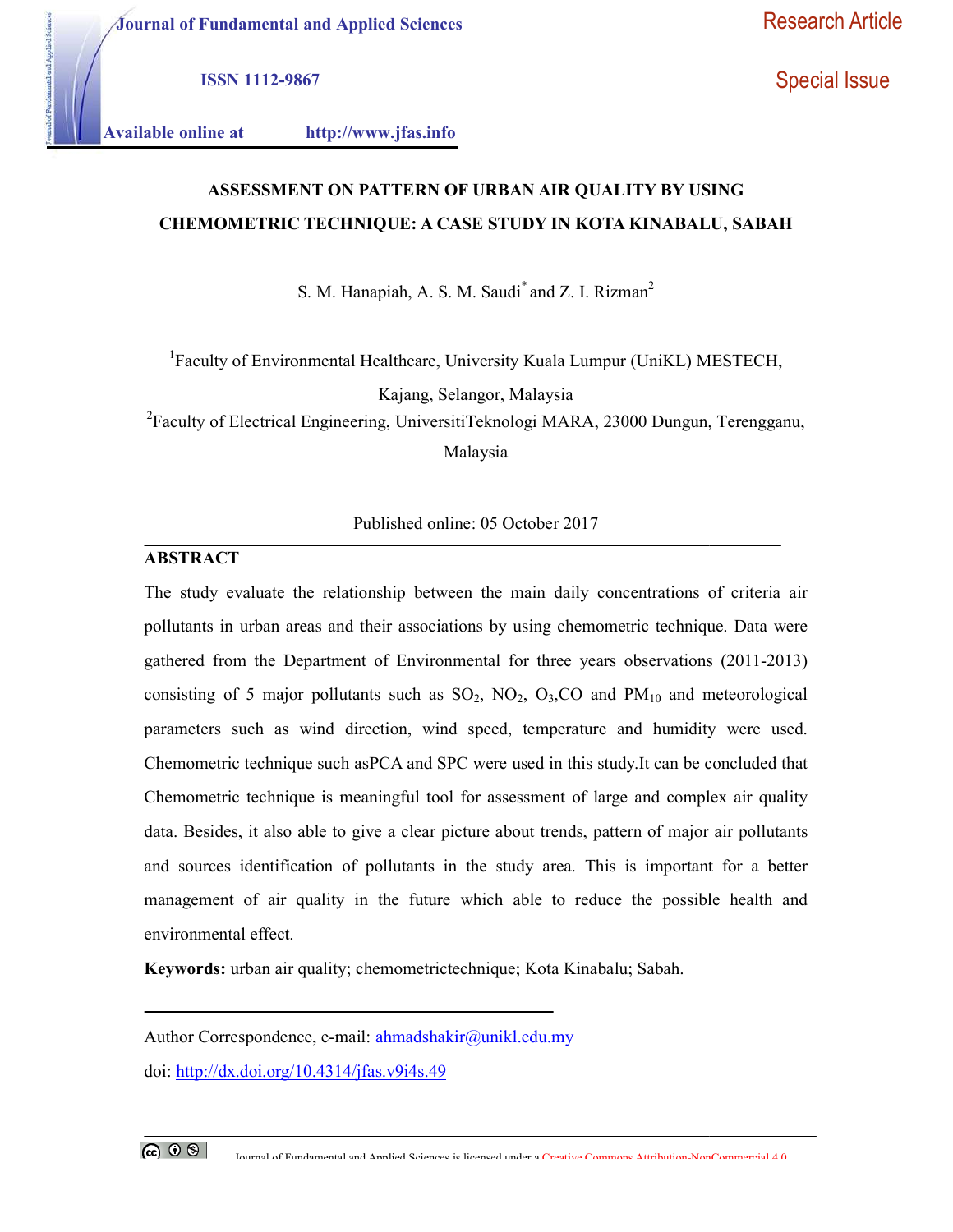#### 1. INTRODUCTION

The world is changing every day, the planning of urban world has brought a huge impact towards the environment and health. The increase number of human population, urban areas will have various kinds of activities that contributed to the higher rate of pollutants compared to areas with less development [1].Nevertheless, the environmental changes [13] associated with urbanization were something significant during last century and expected to continue through the next several decades [2]. Regardless of that, the distribution of the air pollutants could be influenced by wind and geographical factors. In Malaysia, the Air Pollutant Index has been used as an indicator of air quality since 1998. The API value based on the five sub-index criteria of air pollutants listed by Malaysian Department of Environmental (DOE) which are sulphur dioxide  $(SO<sub>2</sub>)$ , nitrogen dioxide  $(NO<sub>2</sub>)$ , carbon monoxide  $(CO)$ , particulate matter with 10-micron ( $PM_{10}$ ) size in diameter and ground-level ozone ( $O_3$ ). The highest sub-index [14] value of the individual pollutants is taken as the API value and more likely to cause significant damages to health, environment and property[3]. In [10] has reported the capital of Sabah, Kota Kinabalu is a place of rapid and dynamic change, where the situation is characterized by change and transition. As the turn of new century, any undergoing development and expansion into previously undeveloped lands will go through the challenges related to the environment. The main obstacles in solving this problems, Malaysia has been facing the very limited of strategy on management of air quality and controlling the point and non-point sources of pollutants. To prevent the situation from deteriorating in the long term period, the operation and maintenance tools for measuring the parameters of air quality are costly, so it is more convenient to apply the chemometrics method to identify the sources of pollution. Therefore, this study will be conducted to evaluate the urban growth and air quality status in Kota Kinabalu, Sabah by using the application of chemometrictechniques which have proven as priceless tools for developing the efficient management of the air monitoring network [4].

#### 2.METHODOLOGY

The sampling station used in this study is namely as Kota Kinabalu air monitoring station (Latitude:  $06^{\circ}05'30''$ N; Longitude:  $116^{\circ}07'30''$ E). Five air pollutants and four meteorological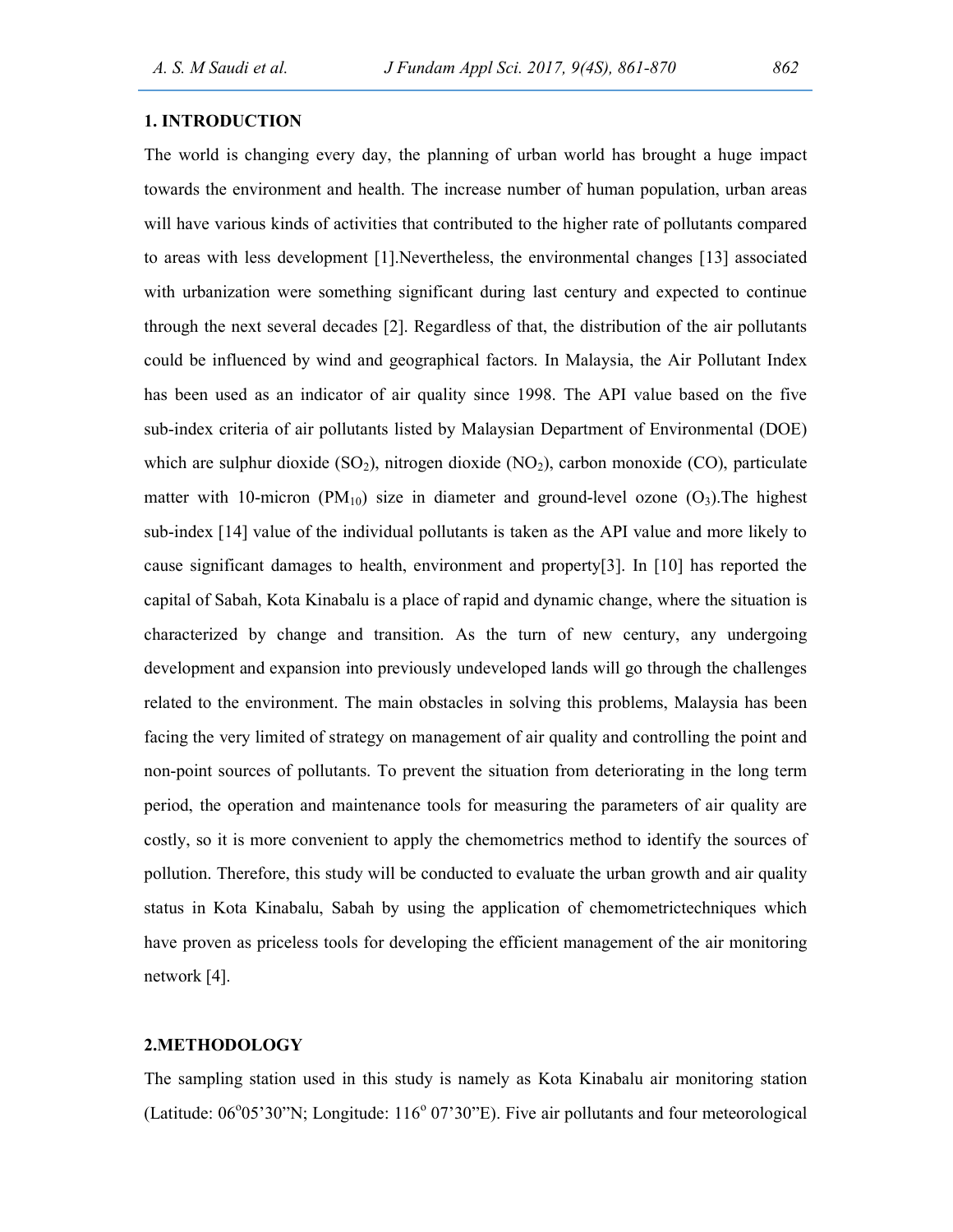parameters including carbon monoxide (CO), ozone  $(O_3)$ , particulate matter  $(PM_{10})$ , sulfur dioxide  $(SO<sub>2</sub>)$ , nitrogen dioxide ( $NO<sub>2</sub>$ ), wind speed, wind direction, humidity and temperature are obtained from the Department of Environment Malaysia covering from 2011 to 2013 (3years) collected and monitored by the authorized private company, AlamSekitar Malaysia Sdn. Bhd. (ASMA) for the DOE. The air quality data were gathered from January 2011 to December 2013. The prediction model was developed using 214,440 datasets (26,305 observations 9 parameters). Less than 10% of missing data were found from the overall data and then the nearest neighbor method was applied for estimation of missing values based on the endpoints of the gaps using Equation (1)

$$
y = y1 \text{ if } x \leq x1 + [x2 - x12] \text{ or } y = y2 \text{ if } x > x1 + [(x2 - x1)/2]
$$
 (1)

where 'y' represents the interpolate, 'x' is the time point of the interpolate, 'y 1' and 'x 1' are the coordinates of the starting point of the gap and 'y\_2' and 'x\_2' are the end points of the gaps.

Furthermore, in [5] stated that the PCs with eigenvalues more than 1 are considered significant in the varimaxrotations analysis in order to obtain new groups of variables (varimax factors, VFs). The PCs can be calculated as Equation (2)

$$
zij = \alpha i 1x1j + \alpha i 2x2j + \alpha i 3x3j + \dots + \alpha imxmj \tag{2}
$$

where 'z' is component score,' $\alpha$ ' is component loading, 'x' is the measured value of variables, 'i' is the component number, 'j' is the sample number and 'm' is the total number of variables. In this study, SPC is applied to determine the most significant pollutant that abundant may influence the air quality status in Kota Kinabalu. The SPC typically involves two phases. Generally, the first period of data analysis is used for estimating the population means and establishing the tentative or trial upper control limit (UCL) and lower control limit (LCL) [6].

#### 3. RESULTS AND DISCUSSION

## 3.1.Correlation of the Major Air Pollutant, Meteorological Parameter and Air Pollution Index (API)

The Spearman's correlation test was used in the beginning of the PCA to determine the correlation between the air pollutants, meteorological and API factor. In this study, the coefficient correlation (r) is considered as low correlation if the r-value between 0.0 to 0.49,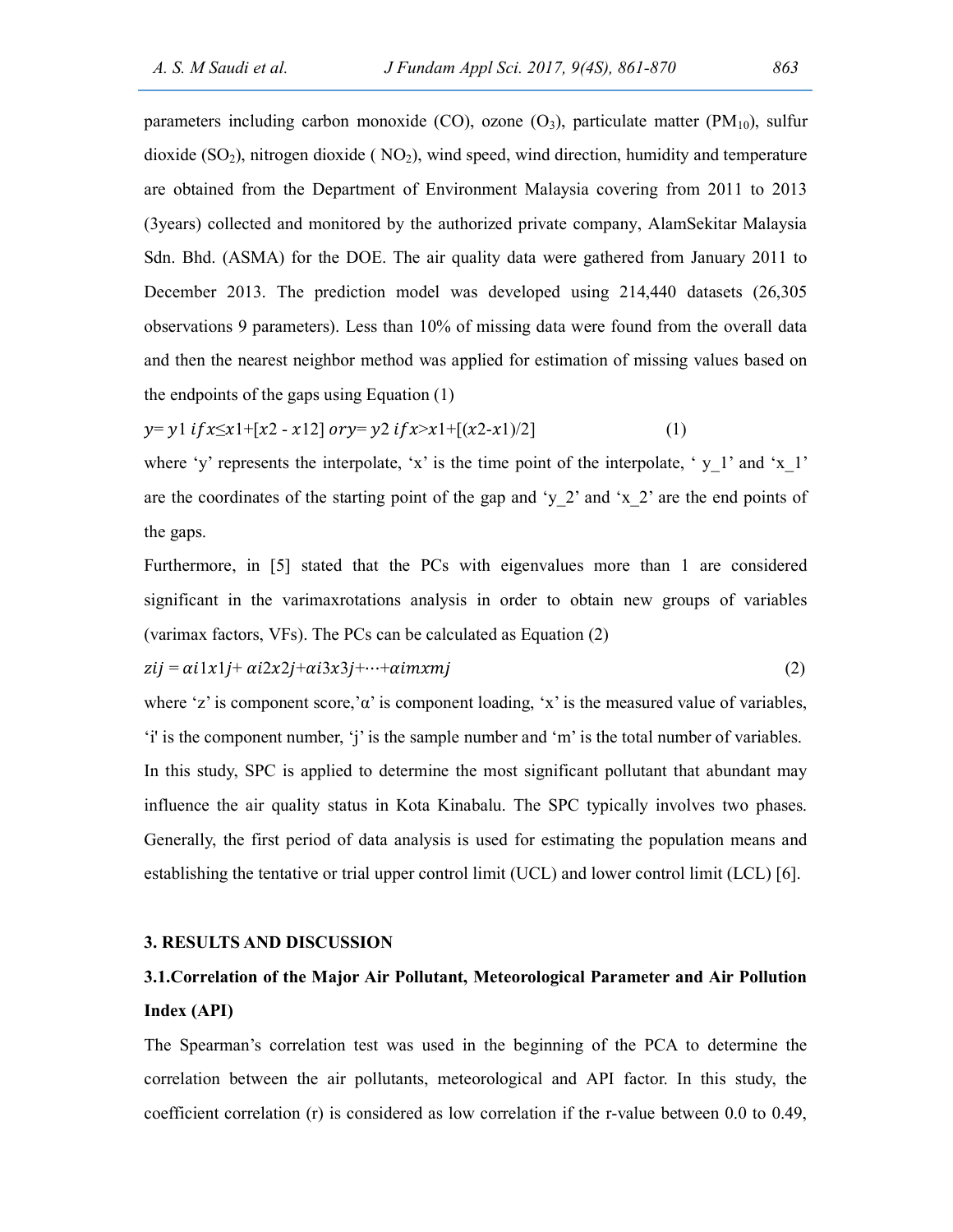0.5 to 0.69 as moderate correlation and 0.7 to 1.0 as high correlation. The API correlation coefficient between air pollutant concentration and Meteorological was not very high. From the result, it showed that API has low coefficient between air pollutant concentration and Meteorological was not very high. From the result, it showed that API has low coefficient correlation between the PM10 (r-value  $=$ 0.459). This indicate that dispersion of the particulate matter in the study area relatively weak compared to other variables and it is normal to carry out daily life activities for all groups of peoples. Moreover,  $PM_{10}$  relatively showed high correlation between CO (r-value = 0.736). This result illustrated that dispersion of CO from the fossil fuel combustion has been This result illustrated that dispersion of CO from the fossil fuel combustion has been<br>primarily related in Kota Kinabalu, particularly near to roadsides and intersections which also affected by other factors including traffic density, vehicle type and vehicle composition. While, the relationship between  $PM_{10}$  and  $NO_2$  shows the moderate correlation (r-value=0.686). However, most of the meteorological parameters shows not strong (r-value=0.686). However, most of the meteorological parameters shows not strong<br>correlation or insignificant between the pollutants. According to [11], the area of city that surrounded by mountain and hill shows the weak correlation between air pollutant and meteorological parameters hence the location of Kota Kinabalu city that near to Crocker meteorological parameters hence the location of Kota Kinabalu city that near to Crocker<br>Range slightly influence the insignificant between the variables. Thus, the high correlation between  $NO_2$ , CO and  $PM_{10}$  become positive in hot conditions because of the high temperature produced the formation of the pollutants [7]. 0.459). This indicate that dispersion of the particulate matter in the study area relatively weak<br>compared to other variables and it is normal to carry out daily life activities for all groups of<br>peoples. Moreover,  $PM_{10}$ 0.459). This indicate that dispersion of the particulate matter in the study area relatively weak<br>compared to other variables and it is normal to carry out daily life activities for all groups of<br>peoples. Moreover,  $PM_{10}$ affected by other factors including traffic density, vehicle type and vehicle composition.<br>
While, the relationship between  $PM_{10}$  and  $NO_2$  shows the moderate correlation<br>
(r-value=0.686). However, most of the meteorolo

| <b>Variables</b> | SO <sub>2</sub> | NO <sub>2</sub> | $\mathbf{O}_3$ | <b>CO</b>  | <b>PM</b> <sub>10</sub> | <b>API</b> |  |
|------------------|-----------------|-----------------|----------------|------------|-------------------------|------------|--|
| SO <sub>2</sub>  | 1               | $-0.264$        | $-0.448$       | $-0.291$   | $-0.295$                | $-0.037$   |  |
| NO <sub>2</sub>  | $-0.264$        | 1               | 0.180          | $0.840**$  | $0.686**$               | 0.132      |  |
| $\mathbf{O}_3$   | $-0.448$        | 0.180           | 1              | 0.199      | 0.288                   | 0.132      |  |
| <b>CO</b>        | 0.302           | $-0.291$        | $0.840**$      | 1          | $0.736***$              | 0.197      |  |
| $PM_{10}$        | $-0.295$        | $0.686**$       | 0.288          | $0.736***$ | 1                       | 0.459      |  |
| <b>API</b>       | $-0.037$        | 0,132           | 0,132          | 0.197      | 0.459                   |            |  |

Table 1. Correlation matrix

\*\*Correlation is significant at  $p$ < 0.001, WS = Wind speed, WD= Wind direction, AT= Ambient Temperature, H=Humidity

#### 3.2. Source Identification of Air Pollutants

#### 3.2.1. Varimax factor 1

The first varimax factor (VF1) accounts for 28.923% of total variance that contribute the The first varimax factor (VF1) accounts for 28.923% of total variance that contribute the<br>strong positive loadings of NO<sub>2</sub> (0.818), CO (0.857) and PM<sub>10</sub> (0.905). In the study area, the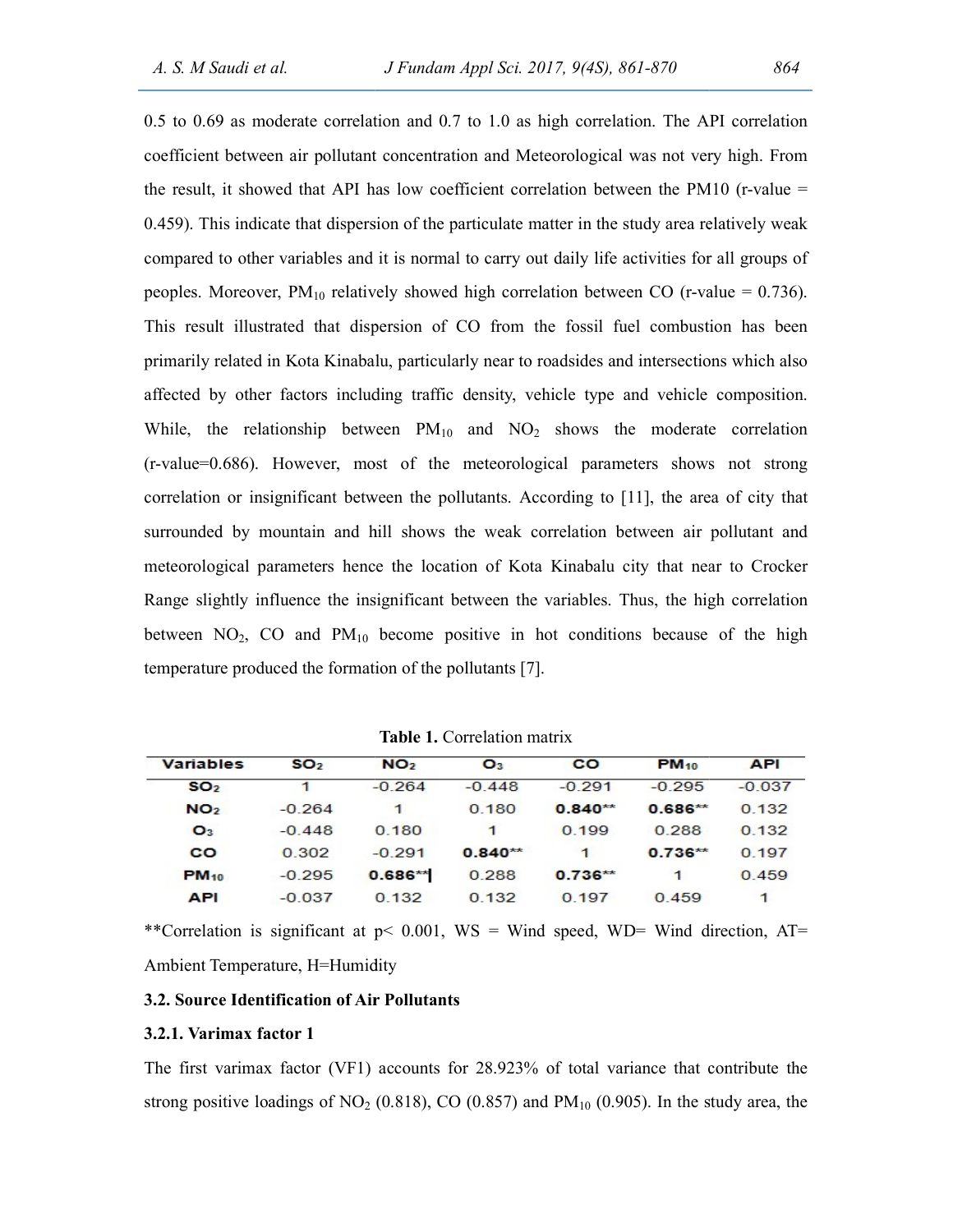highest concentration on  $NO<sub>2</sub>$  related to the location where it surrounded by many industries, residential and commercial area. Furthermore, Kota Kinabalu also located near to the international and domestic airport. Hence, the aircraft emissions relatively contributes to the presence of  $NO<sub>2</sub>$ ,  $PM<sub>10</sub>$ and black carbon (BC) [3]. The second factor that contributes to the strong positive loading is CO (0.857). Kota Kinabalu city also located by the South China Sea and many activities that involved the use of engine boat among the citizen that slightly contributes to the emission of CO. As mentioned by [12] in their study, the emission of CO that yielded from the incomplete combustion inside the motor vehicles mainly contributes 95% of air pollution in several urban areas in Malaysia. In [10]has stated in their report even though air quality status in Sabah is good, every now and then during the occasional periods of forest fires outbreak during the dry season, it may contributes to the high concentration of  $PM_{10}$ , CO and O<sub>3</sub>.

#### 3.2.2.Varimax factor 2

The second varimax factor (VF2) explains 53.240% of total cumulative variance and showing the positive strong factor loading on ambient temperature (0.904%) and negative strong factor loading on humidity (-0.888). The result shows that temperature and humidity have a reverse relationship, in that higher temperature value will give a low value for humidity. Due to the land uses development such as construction area and residential area reduce the number of tress, which turn the increases the surrounding temperature [3].Fig. 1 shows the factor loading plot after varimax rotation.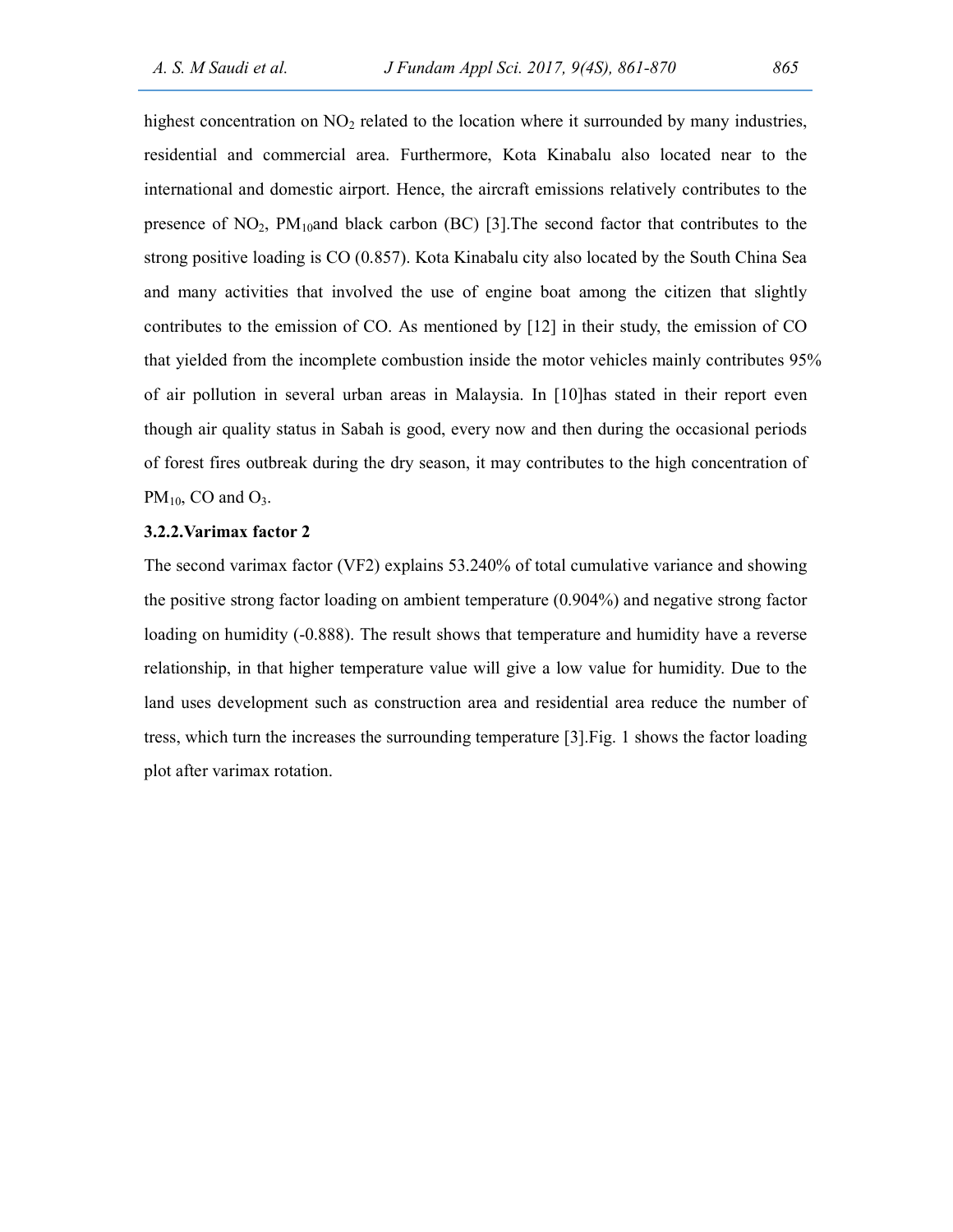

Fig.1. The factor loading plot after varimax rotation

#### 3.3. Pattern Recognition and Sources Identification of Air Pollutants

The Statistical control chart were primarily developed for quality management of manufacturing processes. However, by using the statistical process control (SPC), individual chart allow to studies variation in individual sample over a time. Fig. 2 illustrated the daily trends (daily/24 hour averaging time) of CO in Kota Kinabalu city from 2011 to 2013. The control limit (CL) in the study area was 0.631 ppm with Upper Control Limit (UCL) and Lower Control Limit between 0.915 ppm to 0.347 ppm. The highest value of CO was on the 1st March 2012(37.00 ppm), which due to the high emission of CO from the incomplete combustion of fossil fuels in the motor vehicle. Motor vehicle and traffic flow were one of the major factor that have been identified as contributing to the higher level of CO in the Kota Kinabalu at the major intersections and busiest link in the city [8]. Fig. 3 illustrated the daily trends of PM10(24 hour averaging time) of PM10 in Kota Kinabalu, Sabah from year 2011 to 2013. The CL value of the PM10 was  $47.304$  ug/m<sup>3</sup> with the UCL and LCL between the 68.463 μg/m<sup>3</sup> to 26.146 μg/m<sup>3</sup>. However, in this study the highest concentration of PM10 is observed during the southeast monsoon. Thus, the higher value during the period mainly due to the drier weather condition, stable atmosphere, local effects and also transboundary transport of air pollutants from the neighboring countries [9]. Fig. 4 illustrated the daily trend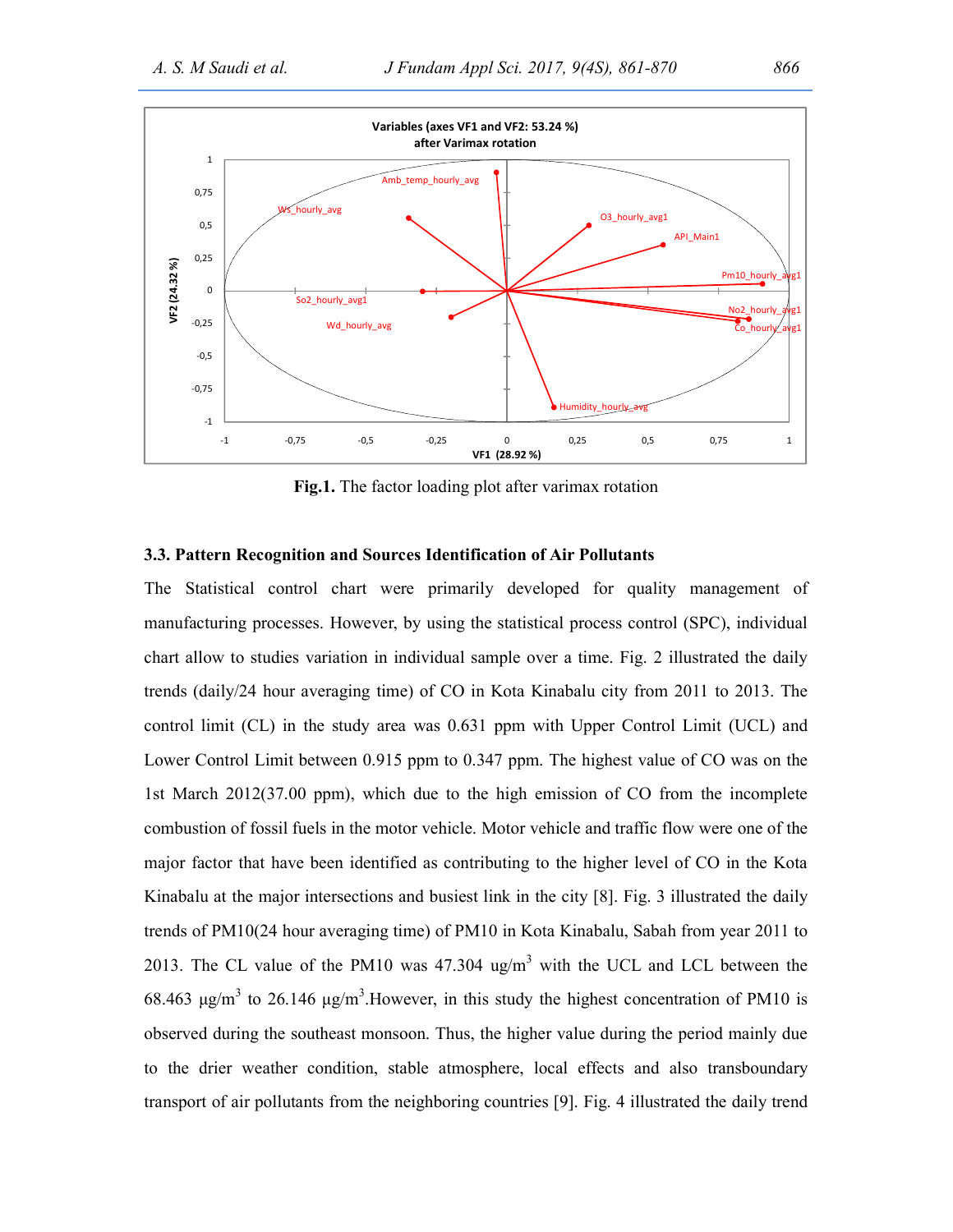of  $NO<sub>2</sub>$  (daily averaging time) in Kota Kinabalu from 2011 to 2014. The CL value of  $NO<sub>2</sub>$  was 0.009 ppm with UCL and LCL between 0.013 ppm to 0.005 ppm. The highest value of NO2 was on 24th January 2011 and keep fluctuates throughout the years. This was probably due to the emission from the motor vehicles as the Kota Kinabalu is the main city in Sabah. Another main source of  $NO<sub>2</sub>$  also comes from the industrial processes, open burning, long range transport of pollutant and domestic fuel sources [7].



Fig.2. Control chart of CO for Kota Kinabalu (2011-2013)



Fig.3. Control chart of  $PM_{10}$  for Kota Kinabalu (2011-2013)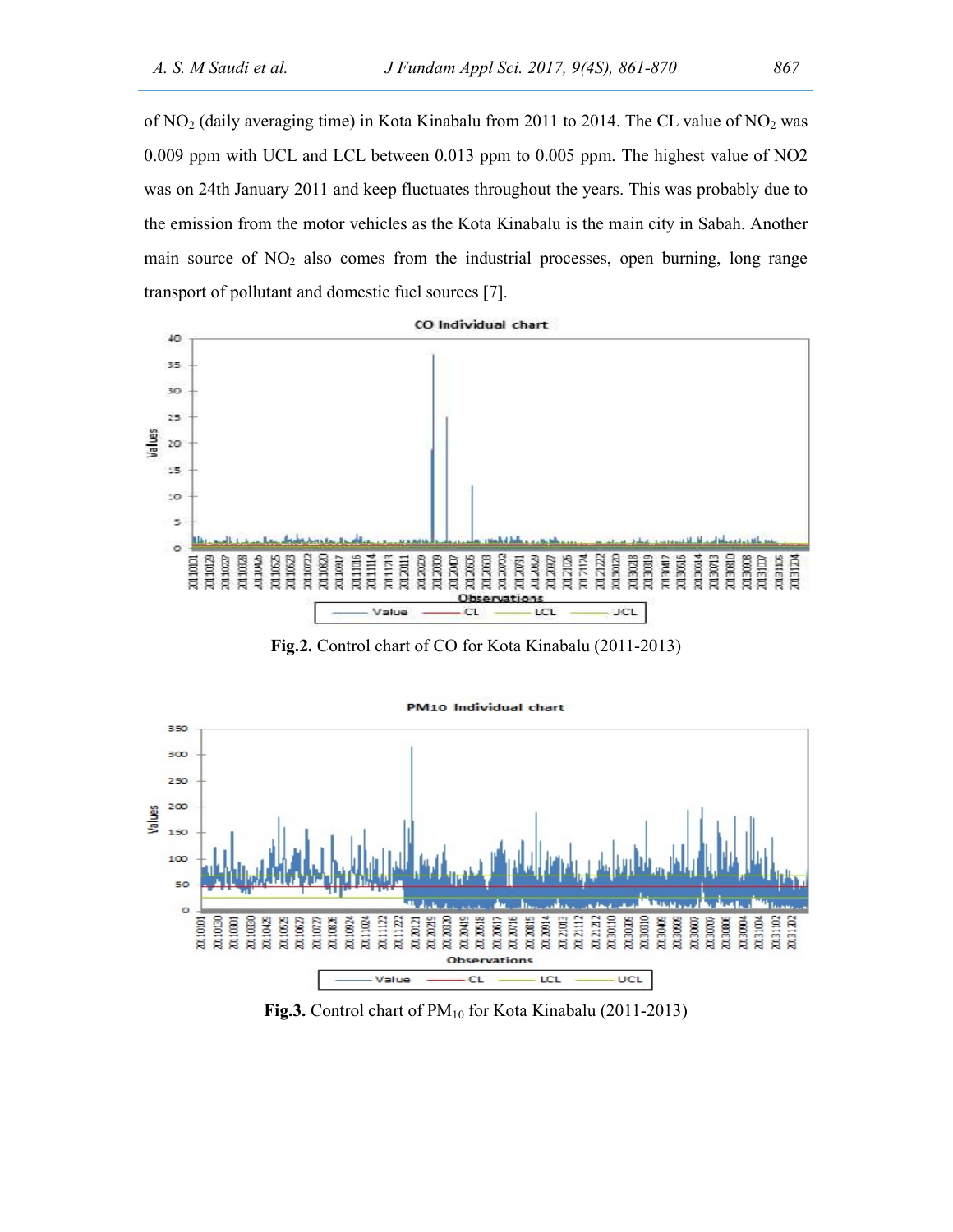

Fig.4. Control chart of  $NO<sub>2</sub>$  for Kota Kinabalu (2011-2013)

#### 4. CONCLUSION

Generally, the chemometric technique is one of the meaningful tool for environmental studies. The large set of environmental data has been simplified by using the chemometric technique. In this study, PCA has been used for sources identification and SPC used for air pollutant trends from 2011 to 2013. From the result, PCA shows that  $NO<sub>2</sub>$ , CO and  $PM<sub>10</sub>$  are primarily emitted from the industrial foundation, land used development and motor vehicle. Hence, this study indicate for the future and effective management in urban town planning, urban transportation planning and air quality management. Urban town panning should control and monitor the expansion of land uses. Other than that, the risk assessment should be done especially for air quality monitoring in the construction sites and industrial sites. Moreover, the transportation planning should recommend or introduce the fuel that produce the complete combustion inside the motor vehicle to prevent the emission of toxic pollutants.

#### 5. ACKNOWLEDGEMENTS

This work has been supported in part by the Universiti Kuala Lumpur. The author would like to express her utmost gratitude to all the researchers who have contributed in this study. The author would also like to acknowledge the assistance and advice provided by supervisor, Dr. Ahmad ShakirMohd Saudi.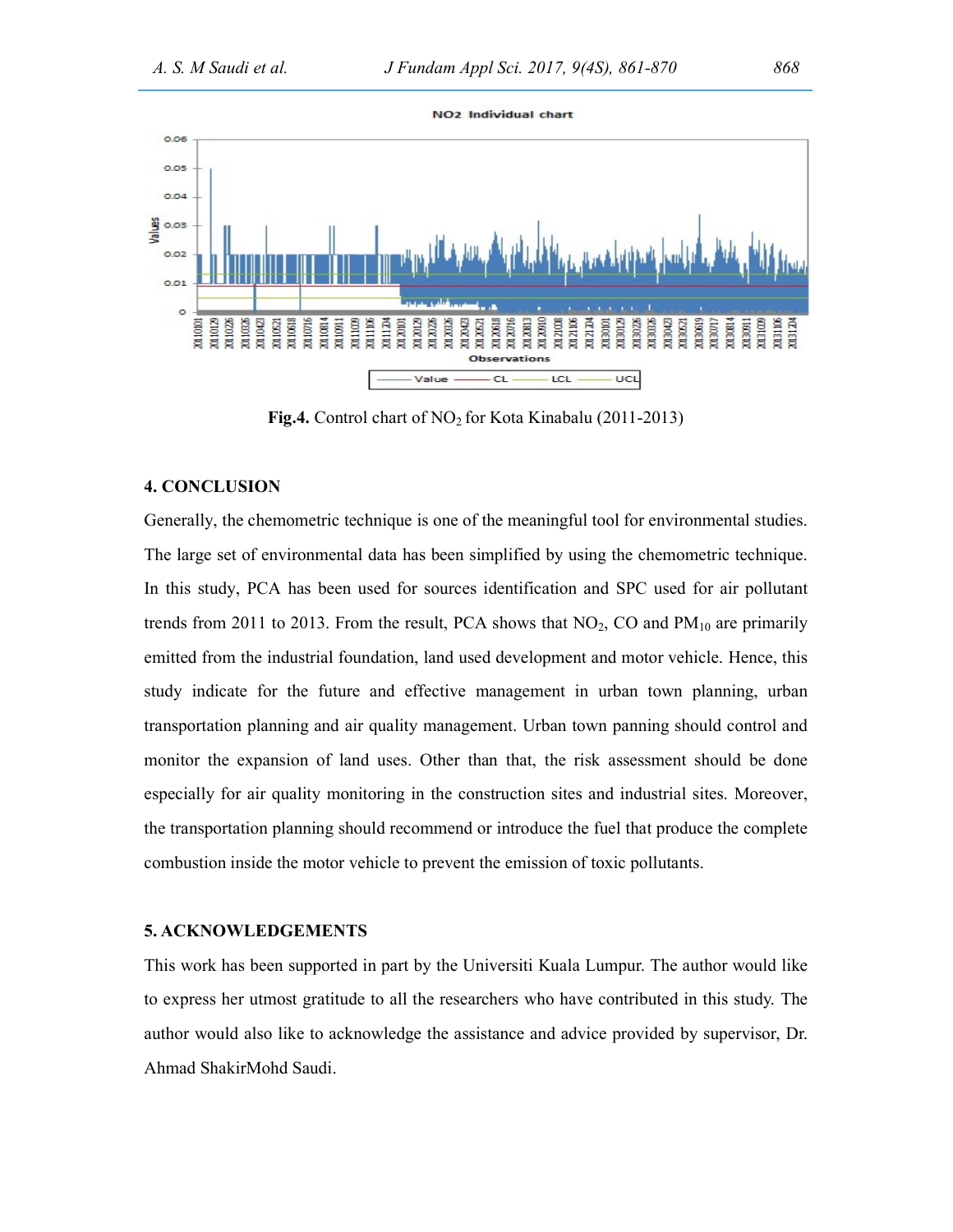#### 6. REFERENCES

[1] Leh O L H, MusthafaS N A M, Omar D.Environmental health in relation to urban planning and human physical activity. Malaysian Journal of Analytical Sciences, 2015, 19(4):896-903

[2] Mabahwi N A, Leh O L, Omar D. Human health and wellbeing: Human health effect of air pollution. Procedia-Social and Behavioral Sciences, 2014, 153:221-229

[3] Dominick D, Juahir H, Latif M T, Zain S M, Aris A Z. Spatial assessment of air quality patterns in Malaysia using multivariate analysis. Atmospheric Environment, 2012, 60:172-1781

[4] Azid A, Juahir H, Amran M A, Suhaili Z, Osman M R, Muhamad A, Abidin I Z, Sulaiman N H, Saudi A S. Spatial air quality modelling using chemometrics techniques: A case study in Peninsular Malaysia. Malaysian Journal of Analytical Sciences, 2015, 19(6):1415-1430

[5] Azid A, Juahir H, Latif M T, Zain S M, Osman M R. Feed-forward artificial neural network model for air pollutant index prediction in the southern region of Peninsular Malaysia. Journal of Environmental Protection. 2013, 4(12):1-10

[6]Corbett C J, Pan J N. Evaluating environmental performance using statistical process control techniques. European Journal of Operational Research, 2002, 139(1):68-83

[7]Rahman S R, Ismail S N, Raml M F, Latif M T, Abidin E Z, Praveena S M. The assessment of ambient air pollution trend in Klang Valley, Malaysia. World Environment, 2015, 5(1):1-11 [8]Sentian J, Tze O P. Carbon monoxide 'hot-spots' in urban area of Kota Kinabalu City, Sabah. Borneo Science Journal, 8:62-72

[9] Abdullah N A, Shuhaimi S H, Toh Y Y, Shafee A, Maznorizan M. The study of seasonal variation of PM10 concentration in Peninsula, Sabah and Sarawak. Malaysian Meteorological Department, 2011, 9:1-28

[10] Eric J, Yabi Y, Carsten H L. A report on the State of the Environment in Sabah. 2000, http://ww2.sabah.gov.my/jpas/programs/ecd-cab/background/SoE2306.pdf

[11]Chattopadhyay S, Gupta S, Saha R N. Spatial and temporal variation of urban air quality: A GIS approach. Journal of Environmental Protection, 2010, 1(03):264-277

[12] Mutalib S N, Juahir H, Azid A, Sharif S M, Latif M T, Aris A Z, Zain S M, Dominick D. Spatial and temporal air quality pattern recognition using environmetric techniques: A case